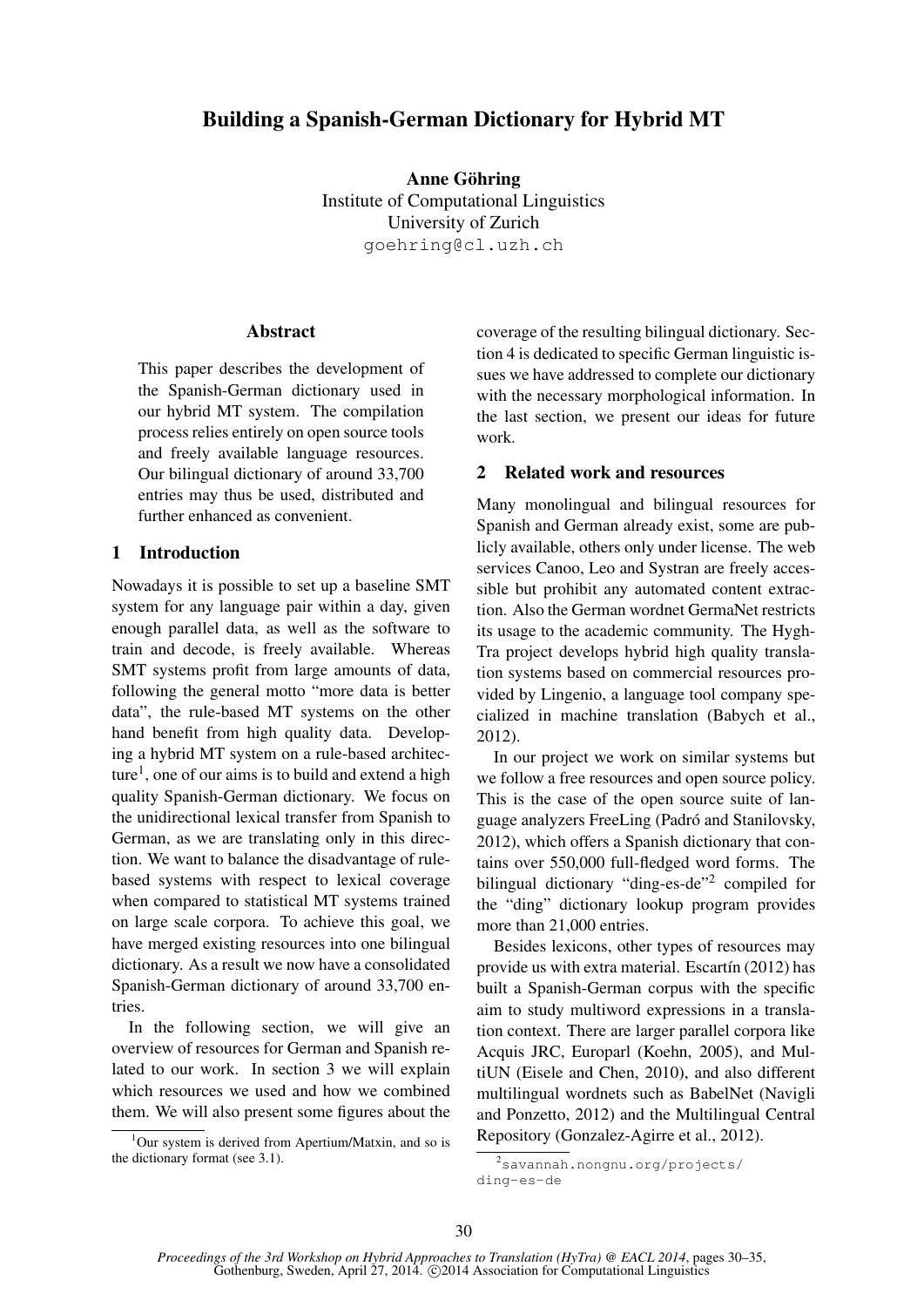Yet another kind of valuable resources are the monolingual and parallel treebanks like the Spanish AnCora (Taulé et al., 2008) and IULA treebanks (Marimon et al., 2007), the German TiGer (Brants et al., 2004), the multilingual 'universal dependency treebank' (McDonald et al., 2013), and the Spanish-German SQUOIA treebank (Rios and Göhring,  $2012$ ).

All the open resources listed above have played or will play a role in building and extending our bilingual dictionary.

# 3 Compilation of a Spanish-German dictionary

### 3.1 Format

As we started our machine translation project using the Apertium/Matxin framework (Mayor et al., 2012), we adopted its dictionary format. Though the XML format is specific to our application, it is per definition easy to adapt. As shown in Fig. 1, a bilingual entry <e> has at least a left and a right side,  $\langle 1 \rangle$  and  $\langle r \rangle$  respectively, and this pair typically refers to a paradigm  $\langle$ par $\rangle$ . Furthermore, attributes can be set to whole paradigms as well as to individual entries. We have defined general and more refined paradigms to represent the German morphological classes and the features we need for generating the correct word forms.<sup>3</sup>

```
<e><p>
       <l>nota</l>
       <r>Bemerkung</r>
   \langle/p>\langlepar n='NC_NN_FEM'/>
\langle \rangle<e><p><l>nota</l>
       <r>Hinweis</r>
   </p><par n='NC_NN_MASC'/></e>
```
Figure 1: Two entries of the Spanish common noun *nota* (en: note; grade, mark).

### 3.2 Synonyms and polysemous words

Often a Spanish word has many German translations, and vice versa. This fact is of course reflected in our dictionary, where a Spanish lexical unit (a lemma of a given part-of-speech) has multiple entries, i.e. different corresponding German lexical units.

Fig. 2 shows the same example as in Fig. 1, the polysemous Spanish noun *nota*, together with German translations grouped according to the different senses. Note that the German word *Note* is not

| \n $\text{Bemerkung, Hinweis, Notiz}$ \n                                                                                                                 |
|----------------------------------------------------------------------------------------------------------------------------------------------------------|
| \n        (sense 1: memo, note, notice)\n <i>Note</i> , Schulnote, Zensur\n<br>\n        (sense 2: mark, grade)\n<br>\n        Musiknote, <i>Note</i> \n |
| \n        (sense 2: mark, grade)\n<br>\n        (sense 3: musical note)\n                                                                                |

Figure 2: Different senses of the Spanish noun *nota* and their corresponding German translations.

always the correct translation as it does not entail all senses: it is not a valid translation for sense 1.

On the one hand, the dictionary should contain as many word translations as possible in order to achieve a high coverage for both languages. On the other hand, the more fine-grained the choices in the lexicon are, the harder the lexical disambiguation becomes (Vintar et al., 2012). Although hand-written selection rules narrow down the choice in specific cases, machine learning approaches are required in order to make better lexical choices in general.

### 3.3 First compilation

We first merged the entries of the "ding-es-de" dictionary to the translations of the AnCora/FreeLing vocabulary we obtained by crawling the Spanish Wiktionary in 2011. Since this first compilation period, we have manually added new entries as required by the development of our MT system. At the end of 2013, the collected bilingual entries for the open classes noun, verb, adverb and adjective amounted to 25,904 (see Tab. 1).

At this point we decided to systematically extend our bilingual dictionary and evaluate its coverage . Translating from Spanish to German, we are first of all interested in the coverage of the source language Spanish. Compared to the more than 88,000 lemmas with about double as much senses contained in the  $DRAE<sup>4</sup>$ , our bilingual dictionary covers not even 5% of the monolingual entries. But the DRAE is a reference dictionary, with certain shortcomings such as missing the newest neologisms and keeping obsolete words in its lexicon. Furthermore, it is not a free resource.

<sup>3</sup> See also Fig. 4 in section 4.2.

<sup>&</sup>lt;sup>4</sup>Diccionario de la Real Academia Española; 22nd edition DRAE (2001); see www.rae.es.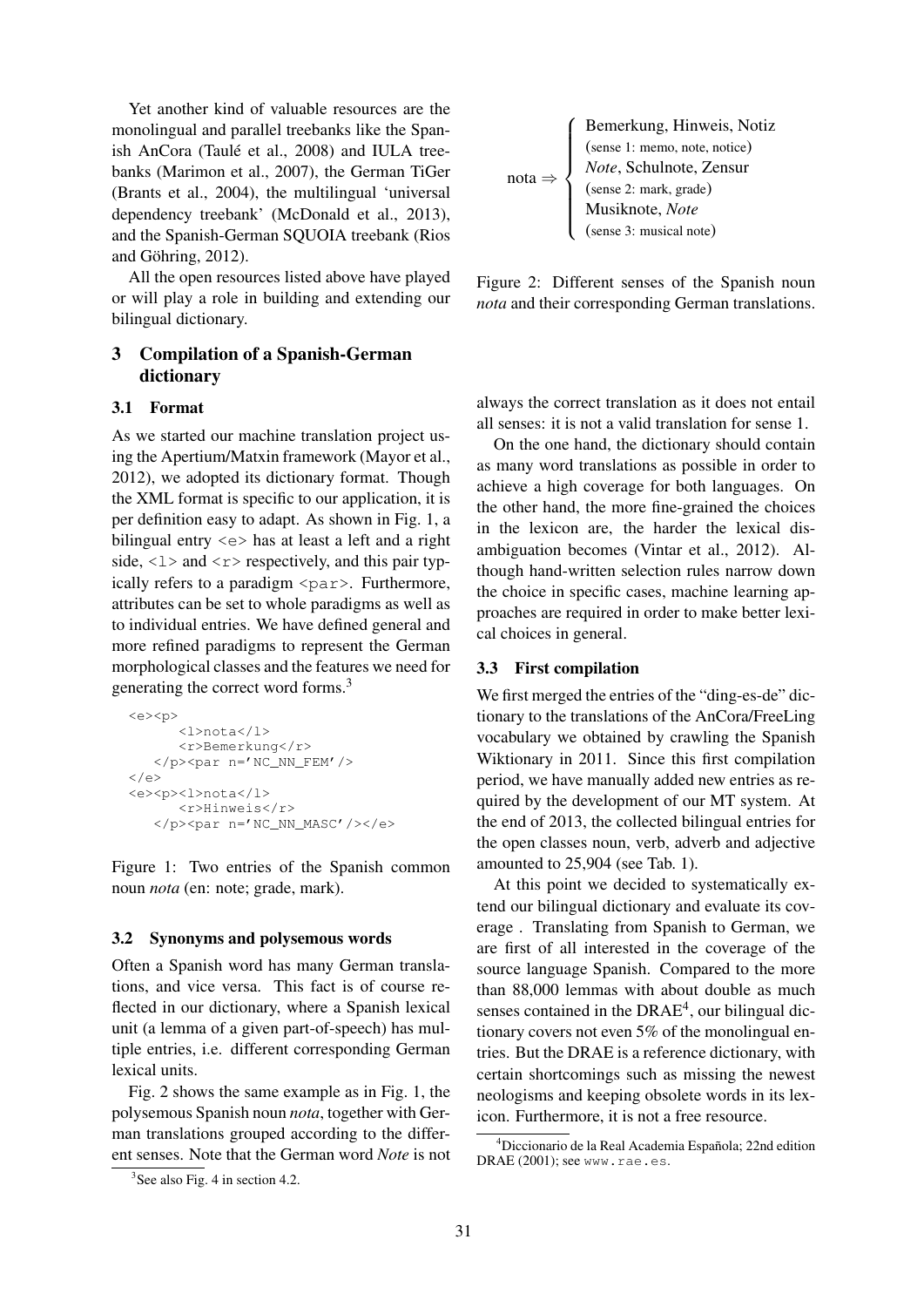#### 3.4 Exploiting Wiktionary and BabelNet

FreeLing's Spanish lexicon contains 49,477 lemmas of common nouns and 7649 verb lemmas. Before the addition of more data, our dictionary covered only 19.44% of FreeLing's nouns and 22.9% of its verbs. Crawling the Wiktionary pages for the missing lemmas, we collected no more than 309 additional noun and 78 verb entries. Due to this marginal increase, we decided to test other sources. Through BabelNet's API we were able to extract 21,587 German translations of 13,824 Spanish common nouns. We used the morphology tool mOLIFde (Clematide, 2008) to analyze the German side of these BabelNet word pairs. We discarded those pairs that did not receive any analysis. The remaining candidate entries amount to 7149. Though we have not yet assess the quality of this material, the observed coverage gain from these potential bilingual entries looks promising. Adding entries for 5528 Spanish nominal lemmas increases the coverage of common nouns by more than 11% (see Tab. 1).

| es-de.dix              | end 2013 | + new | current |  |  |  |
|------------------------|----------|-------|---------|--|--|--|
| Spanish-German entries |          |       |         |  |  |  |
| noun                   | 16,136   | 7,149 | 23,285  |  |  |  |
| verb                   | 4,256    |       | 4,256   |  |  |  |
| adverb                 | 316      |       | 316     |  |  |  |
| adjective              | 5,196    | 640   | 5,836   |  |  |  |
| Total                  | 25,904   |       | 33,693  |  |  |  |
| Unique Spanish lemmas  |          |       |         |  |  |  |
| noun                   | 10,559   | 5,528 | 16,087  |  |  |  |
| adjective              | 3,029    | 627   | 3,656   |  |  |  |

Table 1: Size of the Spanish-German dictionary at the end of 2013 and after adding entries extracted from BabelNet.

Starting with the vocabulary extracted from a corpus of European Spanish newspaper texts, we expect our bilingual dictionary to be biased with respect to the language variety, register and genre. In our MT project we focus on Peruvian Spanish. Therefore, we want to measure the specific lexical coverage for this variety. In a first step, we compared our Spanish-Quechua dictionary with the Spanish-German lexicon by computing the overlap of their Spanish vocabularies. Only 50% of the 2215 single Spanish verbs with a Quechua translation also have a German equivalent. Crawling Wiktionary for the untranslated 1115 Spanish verbs, we obtained 33 new German verbs. This



Figure 3: Compilation workflow

results in a recall of under 3%, which shows the limit of the method.

In a next step, we measured the overlap for the nouns<sup>5</sup> before and after harvesting the BabelNet translations: the 594 newly covered nouns represent an increase of 8%. The following examples of missing word equivalences show that we can manually find their German translations: *abigeo* (de: Viehdieb; en: rustler, cattle thief), *zapallo* (de: Kürbis; en: pumpkin). However, we want to translate as many of these words as possible automatically into German. Looking at the failures, we observe a large number of participles and adjectives analyzed as common nouns. In a next step, we need to loosen the part-of-speech restriction we have imposed on the filtering.

#### 3.5 Corpus coverage

We have collected articles from an online newspaper<sup>6</sup> in order to test the coverage on a Peruvian corpus. This small ad hoc corpus contains about

<sup>&</sup>lt;sup>5</sup>Note that the "noun" entries in the Spanish-Quechua dictionary also cover Spanish adjectives as there is no morphological distinction between nouns and adjectives in Quechua.

<sup>6</sup>http://diariodelcusco.com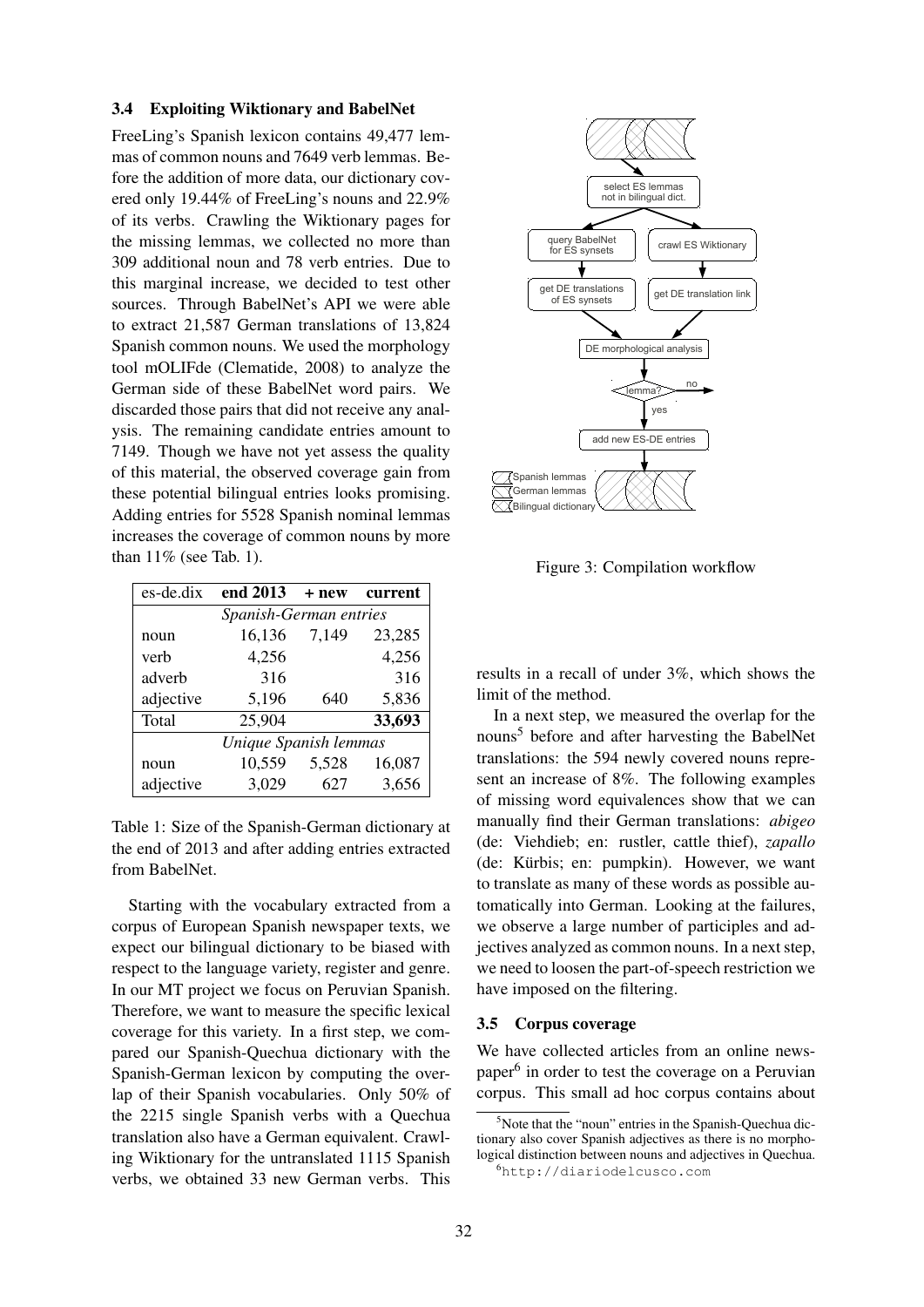10,000 words. In the near future, we will gather more articles and periodically measure the coverage of the growing collection. For the evaluation, we let the MT system do a raw translation (lexical transfer) without lexical disambiguation. Before the extension of the dictionary, the "out-ofvocabulary" ratio of common nouns was 11.95% for tokens and 16.66% for types. With the additional entries extracted from BabelNet, OOV ratios decreased to 7.39% and 11.16%, respectively. Note that the unknown types not only contain single lemmas but also multiword expressions that are not yet listed in the bilingual dictionary.

Applying the same procedure as described in section 3.4, we have added 640 new entries for adjectives to our dictionary. As a result, the OOV ratios of adjective types have decreased from 41.62% to 37.03%. Although the corpus coverage for adjectives improved, it is still low, partly due to the fact that we have not yet treated the participles as adjectives. For example, our dictionary does not have adjective entries for common verb participles like *acompañado* (en: accompanied). Other examples of untranslated adjectives are some toponyms like *limeño* (from Lima), missing from our bilingual dictionary, and *cusqueño* (from Cuzco), absent even from the Spanish full form lexicon. Some common adjective pairs might not be found in BabelNet, e.g. *virtual - virtuell*, but are present in the Wiktionary, and vice versa. For this reason, we combined all possible sources in order to maximize the automatic extension of our dictionary.

### 4 German morphology features

Apart from extending the dictionary with new entries, we added the missing parts of the morphological information needed for the translation from Spanish to German.

#### 4.1 German noun gender

For German nouns, in addition to the lemmas, we need at least the gender. In fact, the minimum information depends on the morphological tool we use to generate the German forms.<sup>7</sup> Due to the German agreement constraints, we need the gender of a noun in order to generate the correct inflections on the elements of the noun phrase.<sup>8</sup>

Gender information is unequally present in the different sources we have exploited: Almost all the entries retrieved from the "Ding" lexicon and the Wiktionary pages contain the gender of the noun, but BabelNet does not indicate this information.

We applied the same morphology tool (Clematide, 2008) used for generation to analyze the German side of the –with respect to the gender– underspecified dictionary entries. We extracted the analyses with more than one possible gender and manually checked whether the selected gender corresponded to the intended meaning of the Spanish-German lemma pair. We observe different kind of ambiguities: There are true gender alternatives, e.g. *der/das Hektar* is both masculine and neuter, but also homographs with different senses: *die Flur* (en: acre) vs *der Flur* (en: hall). Variable word segmentation within compounds leads to another type of gender ambiguities: the feminine derivative *die Wahrsagerei* (en: fortune telling) is more probable than the neuter compound *das Wahrsager-Ei* (en: the fortune teller's egg).

Automatic gender attribution through morphological analysis is error-prone and far from complete. Nearly a third of the candidate entries extracted from BabelNet received an analysis. We have manually annotated 5% of those entries to roughly estimate the a posteriori precision: 78.5% are correct, 16% wrong, and about 5.5% unclear.

Finally, we need to include the linguistic gender alternation paradigm to gentry nouns and professions. For example, the Spanish word *periodista* refers to both the male and female journalists, but German distinguishes between *Journalist* (masc.) and *Journalistin* (fem.).

## 4.2 German verb auxiliary

German verbs typically use only one of the two auxiliary verbs –*haben* or *sein*– to form the perfect tenses. Nevertheless, some verbs may alternatively use one or the other, depending on the context. Reflexive verbs never use the auxiliary *sein* nor do verbs with a direct object. The most common verb type that requires *sein* as auxiliary are motion verbs, such as *fahren* (en: drive). But if the same verb<sup>9</sup> has a direct object, the auxiliary *haben* appears in the perfect tense form.

 $7$ This would also be necessary for Spanish, but we are translating only in one direction, from Spanish to German.

<sup>&</sup>lt;sup>8</sup>Note that German adjectives are inflected according to the gender of the head noun, e.g. in accusative case '*die*

*grosse Frau*' (the tall woman) vs '*den grossen Mann* (the tall man).

 $9$ The same surface form may have different verb subcategorization frames.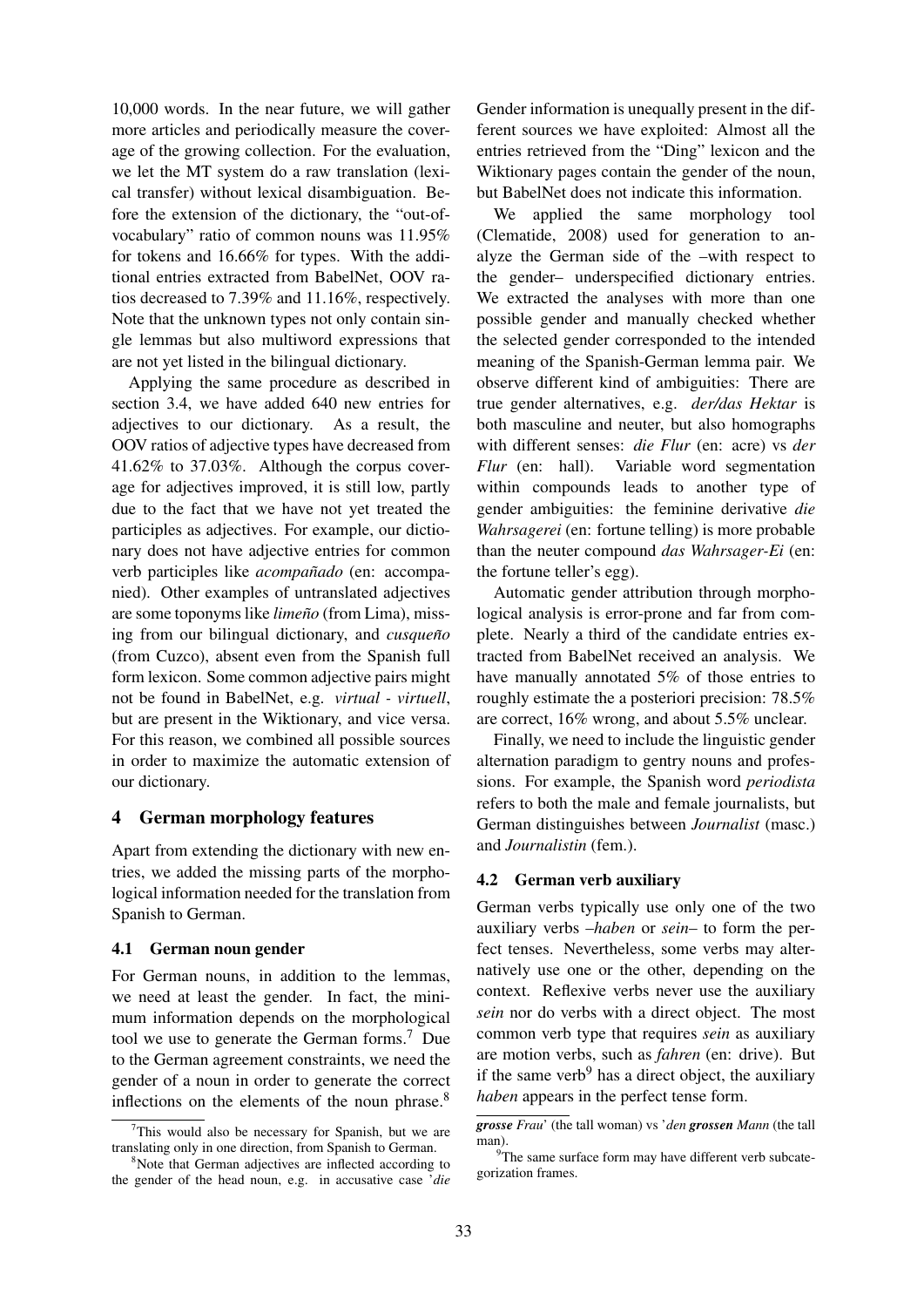*sein*: *Ich bin von A nach B gefahren.*

- (1) *Ich bin von A nach B gefahren.* I am from A to B driven. "I drove from A to B."
- *haben: Ich habe [mein Auto]* $_{DirObj}$  *von A nach B gefahren.*
- (2) *Ich habe mein Auto von A nach B* I have my car from A to B *gefahren.* driven. "I drove my car from A to B."

Where do we get this information from and how should we best encode this alternative behavior in our dictionary? Unfortunately we cannot automatically get the auxiliaries for every German verb from Canoo, so we extracted 4056 verbs from the Wiktionary dump made available by Henrich et al. (2011). Furthermore, we collected 5465 pages by crawling the Wiktionary for German verbs<sup>10</sup>. As Tab. 2 shows, there are more verbs with auxiliary *haben* than with *sein*, therefore we choose the auxiliary *haben* to be the default. We filtered the verbs with *sein* from both sources and merged them, which resulted in a list of 394 verbs $11$ .

| Source    | verbs | auxiliaries |      |      |
|-----------|-------|-------------|------|------|
|           |       | haben       | sein | both |
| dump2011  | 4056  | 3721        | 293  | 17   |
| crawl2013 | 5469  | 4814        | 351  | 200  |
| merged    |       |             | 394  |      |

Table 2: Auxiliary verb distribution

The header of our dictionary contains a specific paradigm for the verb entries for which the German translation has to be generated with *sein* in the perfect tenses. This is a derivative version of the default verb paradigm, as Fig. 4 shows.

To select the correct auxiliary we need the syntactic analysis of the German verb phrase or at least the information about the presence or absence of a direct object. If the parse tree obtained from the analysis of the Spanish source sentence is erroneous, we must rely on other means to disambiguate the verb auxiliaries. Which methods are best suited to solve this task is a topic for future work.

```
<pardef n="VM_VV_MAIN_BE">
 <e>
  < p\text{L} > \text{L} n="parol"/>VM</l>
   <r><s n="aux"/>sein<s n="pos"/>VV</r>
  \langle/p>
  <par n="Verb"/>
 \langle/e>
</pardef>
```
Figure 4: Paradigm definition ( $\epsilon$  pardef>) for main verb pairs (es:VM–de:VV) with explicit value *sein* for the auxiliary attribute (aux) on the German side  $(**r**)$ .

# 5 Conclusion

In our hybrid MT system with a rule-based kernel, the bilingual dictionary plays a crucial role. We have built a Spanish-German dictionary from different freely available resources with general MT in mind. This dictionary contains around 33,700 entries at the moment of writing.<sup>12</sup>

This paper describes the extraction of new entries from BabelNet and Wiktionary. We have shown that these sources can both contribute to the enhancement of our dictionary, albeit on different scales and in a complementary manner. Encouraged by the coverage boost yielded from the addition of nouns and adjectives extracted from BabelNet, we want to apply a similar procedure to verbs. We will also crawl the Wiktionary for the Spanish adjectives and their German equivalents, and continue to gather more information from the net as it gets available. Word derivation is another issue that we want to address, mainly to cover adverbs with the suffix *-mente*, and also to include even more adjectives.

# Acknowledgments

The author would like to thank Annette Rios for her helpful advise and for proof-reading the final version of this paper. This work is funded by the Swiss Nation Science Foundation under grant 100015 132219/1.

<sup>10</sup>http://de.wiktionary.org/w/index.php? title=Kategorie:Verb\_(Deutsch) [retrieved 2013-12-27]

<sup>11</sup>43 verbs are only in dump2011, 101 only in crawl2013, 250 in both lists.

<sup>&</sup>lt;sup>12</sup> Available from our project's website: http://tiny. uzh.ch/2Q